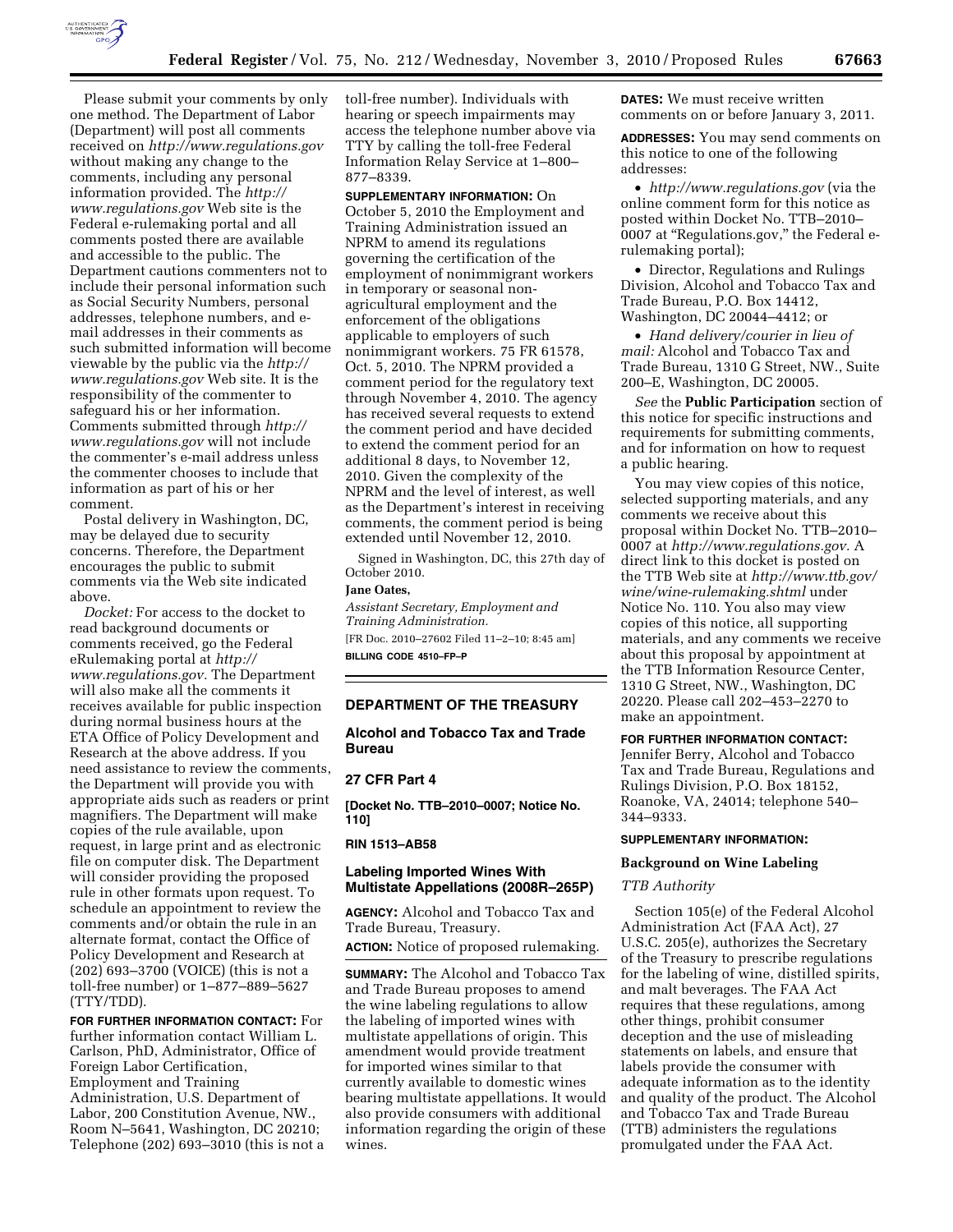*Use of Appellations of Origin on Wine Labels* 

Part 4 of the TTB regulations (27 CFR part 4) sets forth standards promulgated under the FAA Act for the labeling and advertising of wine. Section 4.25 of the TTB regulations (27 CFR 4.25) sets forth rules regarding the use of appellations of origin. An appellation of origin for an American wine is defined in § 4.25(a)(1) as:

- The United States;
- A State;

• Two or no more than three States which are all contiguous;

• A county;

• Two or no more than three counties in the same States; or • A viticultural area as defined in

 $§ 4.25(e)(1)(i).$ 

Section 4.25(b)(1) provides that an American wine is entitled to an appellation of origin other than a multicounty or multistate appellation, or a viticultural area, if, among other requirements, at least 75 percent of the wine is derived from fruit or agricultural products grown in the appellation area indicated. Use of an appellation of origin comprising two or no more than three contiguous States is allowed under § 4.25(d) if:

• All of the fruit or other agricultural products were grown in the States indicated, and the percentage of the wine derived from fruit or other agricultural products grown in each State is shown on the label with a tolerance of plus or minus 2 percent;

• The wine has been fully finished (except for cellar treatment pursuant to 27 CFR 4.22(c) and blending that does not result in an alteration of class or type under 27 CFR 4.22(b)) in one of the labeled appellation States; and

• The wine conforms to the laws and regulations governing the composition, method of manufacture, and designation of wines in all the States listed in the appellation.

An appellation of origin for imported wine is defined in  $§ 4.25(a)(2)$  as:

• A country;

• A state, province, territory, or similar political subdivision of a country equivalent to a state or county; or

• A viticultural area (which is defined in  $\S 4.25(e)(1)(ii)$  in the case of imported wine).

Section 4.25(b)(2) provides that an imported wine is entitled to an appellation of origin other than a viticultural area if: "(1) At least 75 percent of the wine is derived from fruit or agricultural products grown in the area indicated by the appellation of origin; and (2) the wine conforms to the

requirements of the foreign laws and regulations governing the composition, method of production, and designation of wines available for consumption within the country of origin.'' There is no provision in the current TTB regulations for the use of multistate appellations on imported wines.

The existing regulations regarding appellations of origin, including the provisions permitting multistate appellations for American wines, were promulgated by our predecessor agency, the Bureau of Alcohol, Tobacco and Firearms (ATF), in T.D. ATF–53 (43 FR 37675), published August 23, 1978. The preamble of T.D. ATF–53 noted that the regulations provided ''a comprehensive scheme for appellation of origin labeling'' resulting in ''more accurate information being provided to consumers about wine origin.'' According to T.D. ATF–53, multistate appellations were suggested by domestic wine industry members. ATF decided to allow multistate appellations ''in order to permit greater flexibility in appellation of origin labeling,'' provided that all the grapes come from the named States, that the percentage of grapes from each State be shown on the label, and that the wine conform to the laws and regulations governing the composition, method of manufacture, and designation of wines in all of the States listed in the appellation. There was no discussion in T.D. ATF–53 regarding multistate appellations for foreign wines, including why multistate appellations were limited to American wines.

# **Australian Petition**

The Australian Wine and Brandy Corporation (AWBC), a quasigovernmental authority responsible for, among other activities, regulating the exportation of Australian wine, submitted a petition to TTB to amend § 4.25(a)(2) to permit the labeling of Australian wines with multistate appellations. This proposal would allow an Australian wine imported into the United States to bear an appellation comprised of two or three Australian States, such as ''Victoria-New South Wales-South Australia.'' According to the AWBC petition, Australian regulations allow wines to be labeled with up to three Geographical Indications (officially defined wine regions) provided that 95 percent of the product is from the listed regions, the regions are listed in descending order of their proportions in the blend, and a minimum of 5 percent of the wine is from each listed region. Australian Geographical Indications include the

Australian States, which are roughly equivalent to American States.

#### **TTB Analysis**

TTB believes that the considerations that led to the adoption of multistate appellations for American wines expressed in T.D ATF–53, namely greater information for the consumer and greater flexibility to the winemaker, also apply to the use of multistate appellations for imported wines. Further, as noted above, § 4.25(a)(2) already recognizes political subdivisions of a country equivalent to a State as qualifying as appellations of origin.

TTB therefore proposes to amend § 4.25 to permit the use of multistate appellations for imported wines. The proposed amendments reflect the following considerations:

• TTB notes that other wineproducing countries do not necessarily have political subdivisions that are called "states" and  $§ 4.25(a)(2)$  already recognizes that there are "similar" political subdivisions equivalent to a State that qualify as appellations of origin for imported wine. Consistent with the current regulatory approach, TTB believes it is appropriate to refer to similar political subdivisions of a country that are equivalent to a State in the new texts covering multistate appellations. As a practical matter, before approving any certificate of label approval (COLA) for imported wine that contains a multistate appellation, TTB must be able to conclude that: (1) The entities named in the appellation are states, provinces, territories, or political subdivisions of the country equivalent to a State; and (2) the entities named in the appellation are contiguous. To assist TTB in reaching these conclusions, TTB may request, under the authority of 27 CFR 4.38(h), that COLA applicants provide documentation that supports these necessary conclusions. Such documentation may take the form of maps which delineate the entities named and are highlighted to show the entities' contiguity, or statements from officials within the country of origin which provide factual information in support of these conclusions.

• TTB is proposing to require that all (100 percent) of the wine be derived from fruit or other agricultural products grown in the political subdivisions shown on the label and that the percentage of the wine derived from fruit or other agricultural products grown in each political subdivision be shown on the label. This amendment would mirror the current requirement for multistate appellations on American wines, which we believe provides the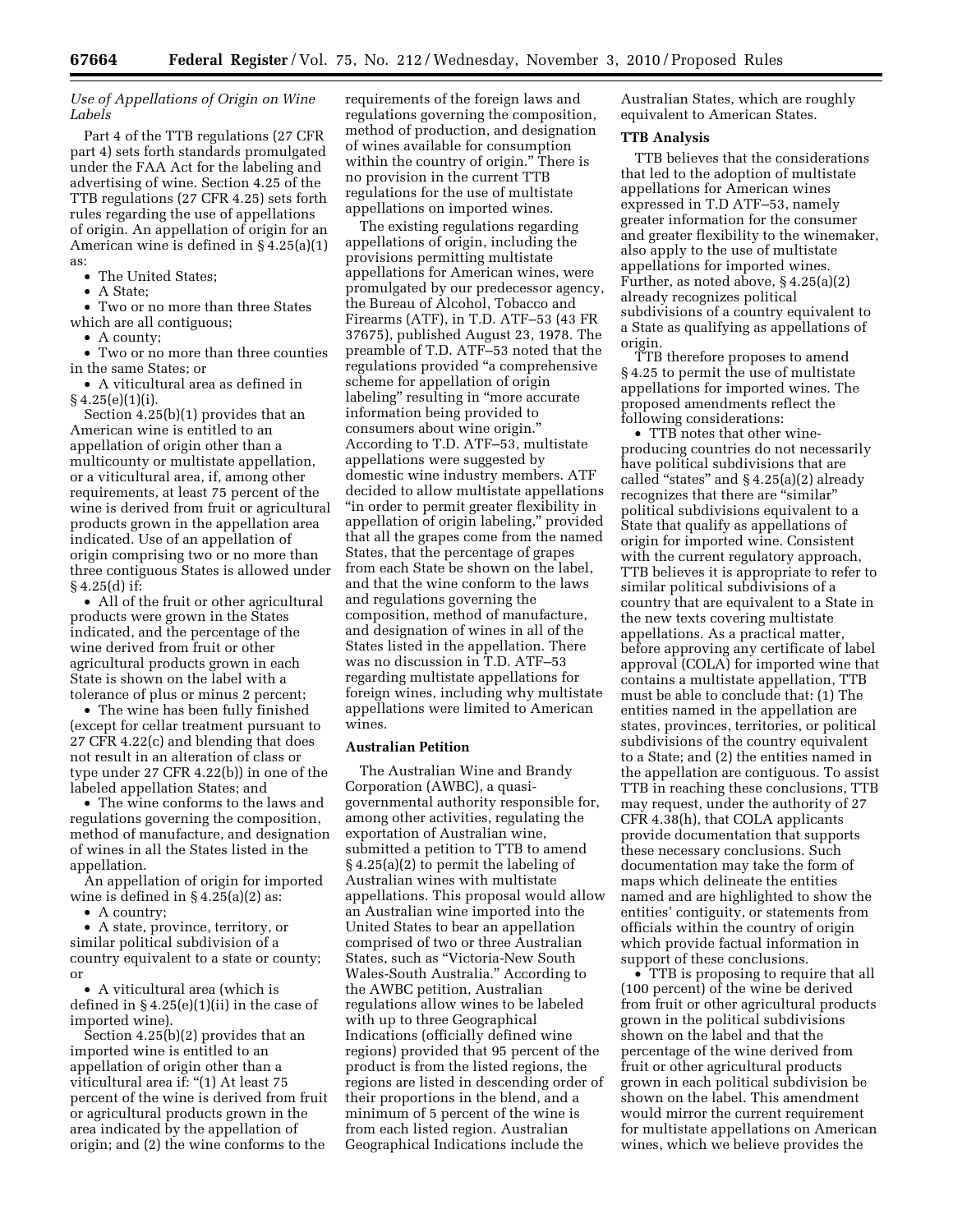consumer with useful information regarding the identity and quality of the wine.

• TTB is also proposing to specify that imported wine labeled with a multistate appellation must conform to the requirements of the foreign laws and regulations governing the composition, method of production, and designation of wines available for consumption within the country of origin. This amendment would parallel the requirement applicable to imported wine with a single state (or similar political subdivision) appellation under  $§ 4.25(b)(2)(ii).$ 

The amendments to § 4.25 proposed in this document entail revisions of paragraph (a)(2), the introductory text of paragraph (b)(2), and paragraph (d), as well as a conforming change in paragraph (e)(1)(ii). The revision of paragraph (a)(2) involves the addition of a subparagraph covering multistate appellations; the entire paragraph (a)(2) appears in the proposed regulatory text for clarity. The change to paragraph (b)(2) involves the addition of the words ''other than a multistate appellation'' similar to the wording of the introductory text of paragraph (b)(1) in regard to American wine. The revisions of paragraph (d) involve redesignation of the existing text as subparagraph (1) and adding a new subparagraph (2) to cover multistate appellations for imported wine. Finally, a number of nonsubstantive editorial-type organizational and wording changes have been made to the revised texts for clarity and readability purposes.

## **Public Participation**

#### *Comments Sought*

We request comments from interested members of the public. We are particularly interested in whether the proposed changes will result in treatment for imported wines comparable to that currently available to domestic wines bearing a multistate appellation of origin. We are interested in comments regarding subdivisions of foreign political systems, including the various political subdivisions that might be considered equivalents of U.S. States. In addition, we are interested in comments concerning the requirements for the use of multistate appellations for imported wine. We also are interested in receiving comments on whether this additional information is helpful to the consumer. Please provide specific information in support of your comments.

# *Submitting Comments*

You may submit comments on this notice by using one of the following three methods:

• *Federal e-Rulemaking Portal:* You may send comments via the online comment form linked to this notice in Docket No. TTB–2010–0007 on ''Regulations.gov,'' the Federal erulemaking portal, at *[http://](http://www.regulations.gov) [www.regulations.gov.](http://www.regulations.gov)* A link to the docket is available under Notice No. 110 on the TTB Web site at *[http://](http://www.ttb.gov/wine/wine-rulemaking.shtml) [www.ttb.gov/wine/wine](http://www.ttb.gov/wine/wine-rulemaking.shtml)[rulemaking.shtml.](http://www.ttb.gov/wine/wine-rulemaking.shtml)* Supplemental files may be attached to comments submitted via Regulations.gov. For information on how to use Regulations.gov, click on the site's Help or FAQ tabs.

• *U.S. Mail:* You may send comments via postal mail to the Director, Regulations and Rulings Division, Alcohol and Tobacco Tax and Trade Bureau, P.O. Box 14412, Washington, DC 20044–4412.

• *Hand Delivery/Courier:* You may hand-carry your comments or have them hand-carried to the Alcohol and Tobacco Tax and Trade Bureau, 1310 G Street, NW., Suite 200–E, Washington, DC 20005.

Please submit your comments by the closing date shown above in this notice. Your comments must reference Notice No. 110 and include your name and mailing address. Your comments also must be made in English, be legible, and be written in language acceptable for public disclosure. We do not acknowledge receipt of comments, and we consider all comments as originals.

If you are commenting on behalf of an association, business, or other entity, your comment must include the entity's name as well as your name and position title. If you comment via Regulations.gov, please include the entity's name in the "Organization" blank of the comment form. If you comment via postal mail, please submit your entity's comment on letterhead.

You may also write to the Administrator before the comment closing date to ask for a public hearing. The Administrator reserves the right to determine whether to hold a public hearing.

#### *Confidentiality*

All submitted comments and attachments are part of the public record and subject to disclosure. Do not enclose any material in your comments that you consider to be confidential or that is inappropriate for public disclosure.

# *Public Disclosure*

On the Federal e-rulemaking portal, Regulations.gov, we will post, and the public may view, copies of this notice, selected supporting materials, and any electronic or mailed comments we receive about this proposal. A direct link to the Regulations.gov docket containing this notice and the posted comments received on it is available on the TTB Web site at *[http://www.ttb.gov/](http://www.ttb.gov/wine/wine-rulemaking.shtml) [wine/wine-rulemaking.shtml](http://www.ttb.gov/wine/wine-rulemaking.shtml)* under Notice No. 110. You may also reach the docket containing this notice and the posted comments received on it through the Regulations.gov search page at *[http://www.regulations.gov.](http://www.regulations.gov)* All posted comments will display the commenter's name, organization (if any), city, and State, and, in the case of mailed comments, all address information, including e-mail addresses. We may omit voluminous attachments or material that we consider unsuitable for posting.

You and other members of the public may view copies of this notice, all related petitions, maps and other supporting materials, and any electronic or mailed comments we receive about this proposal by appointment at the TTB Information Resource Center, 1310 G Street, NW., Washington, DC 20220. You may also obtain copies at 20 cents per 8.5- x 11-inch page. Contact our information specialist at the above address or by telephone at 202–453– 2270 to schedule an appointment or to request copies of comments or other materials.

#### **Regulatory Flexibility Act**

We certify under the provisions of the Regulatory Flexibility Act (5 U.S.C. 601 *et seq.*) that this proposed rule will not have a significant economic impact on a substantial number of small entities. The proposed amendments merely provide optional, additional flexibility in wine labeling decisions. Accordingly, a regulatory flexibility analysis is not required.

#### **Executive Order 12866**

This proposed rule is not a significant regulatory action as defined by Executive Order 12866. Therefore, it requires no regulatory assessment.

# **Drafting Information**

Jennifer Berry of the Regulations and Rulings Division, Alcohol and Tobacco Tax and Trade Bureau, drafted this document.

# **List of Subjects in 27 CFR Part 4**

Administrative practice and procedure, Advertising, Customs duties and inspection, Imports, Labeling,